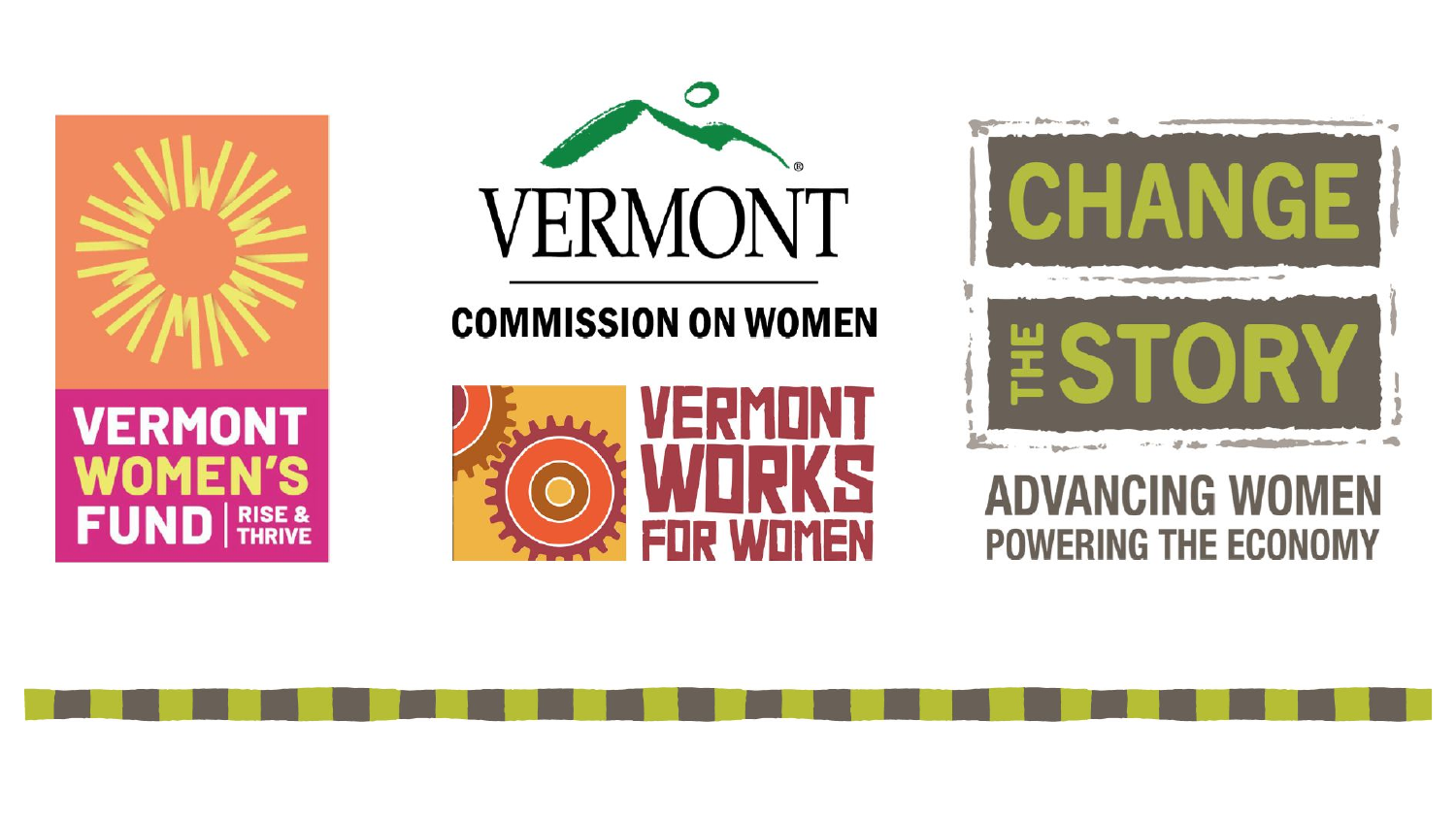### **CTS Evaluation in 2 Phases**

Phase I: Quantitative – 700 records representing over 17,000 data points

- **Scope and Reach**: What has been the scope and scale of CTS efforts in reaching *people throughout Vermont, and beyond?*
- *● Nature of the Collaboration: How has CTS worked as a partnership and with key stakeholders to advance gender equity?*
- *● Impact Areas: How has CTS worked across the eight designated impact areas and what has been accomplished as a result?*

Phase II: Qualitative – Interviews with 19 CTS stakeholders

*● Conducted by Dr. Jennifer Jewiss with a focus on: Strengths, Accomplishments, Challenges, Lessons Learned from Design + Structure, and Legacy*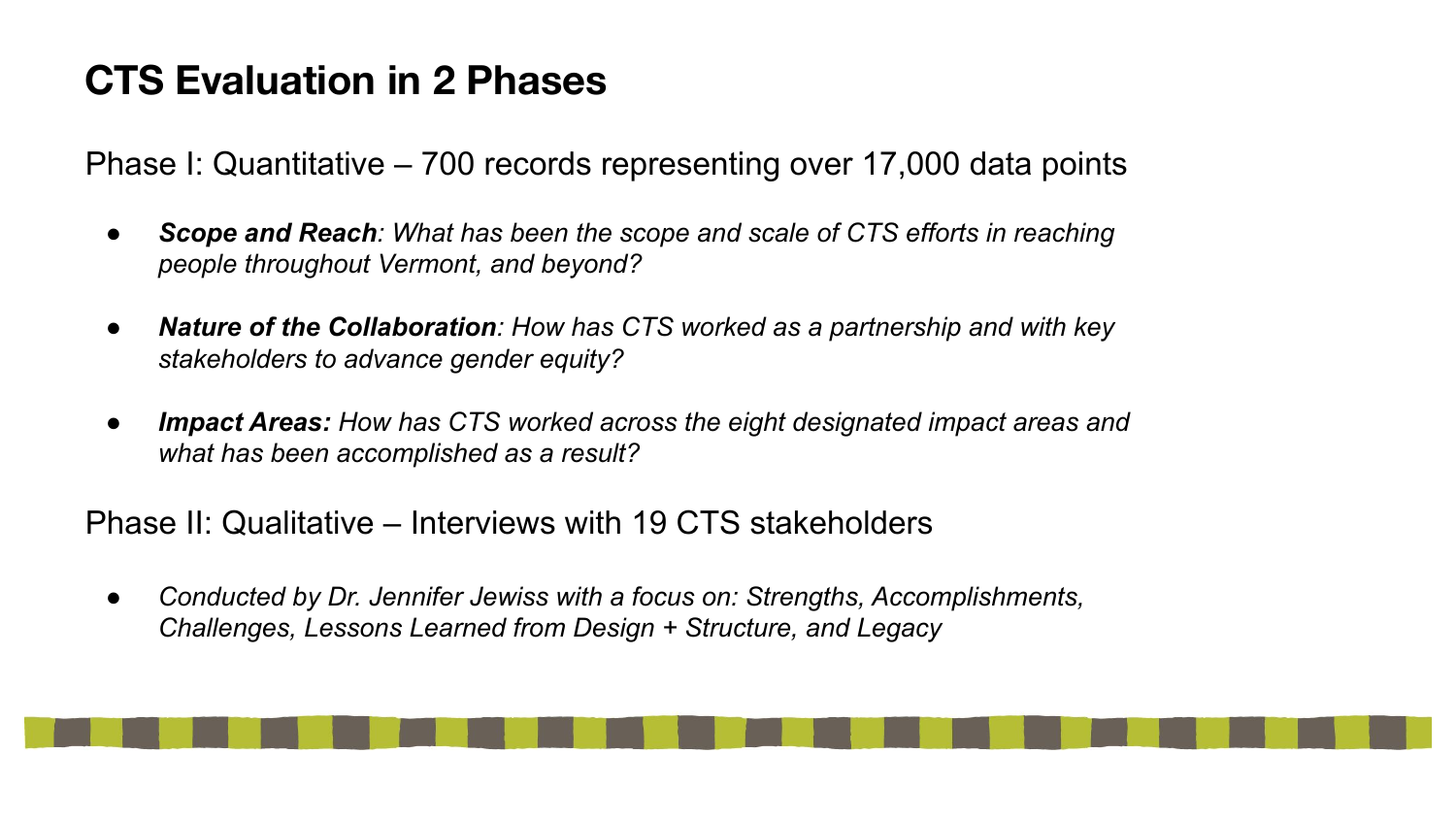## **A Snapshot of CTS Accomplishments**

Over the last 7 years, we have:

- Sent out over **1000** Let's Talk conversation card decks
- Led **345** workshops, trainings and other activities in **12 of the 14** VT counties
- Earned 222 stories in local, national, and international press outlets, including The Guardian, Good Morning America, Newsweek, National Public Radio, CNN with Anderson Cooper, the year end issues of Sports Illustrated and Time Magazine, and much more
- Provided extensive gender equity trainings for more than **50** Vermont employers
- Developed **one** ground-breaking, FREE Leaders for Equity and Equal Pay (LEEP) Toolkit for small to mid-sized employers to run regular, in-house pay equity reviews

…And made over **27,444** individual connections at events!

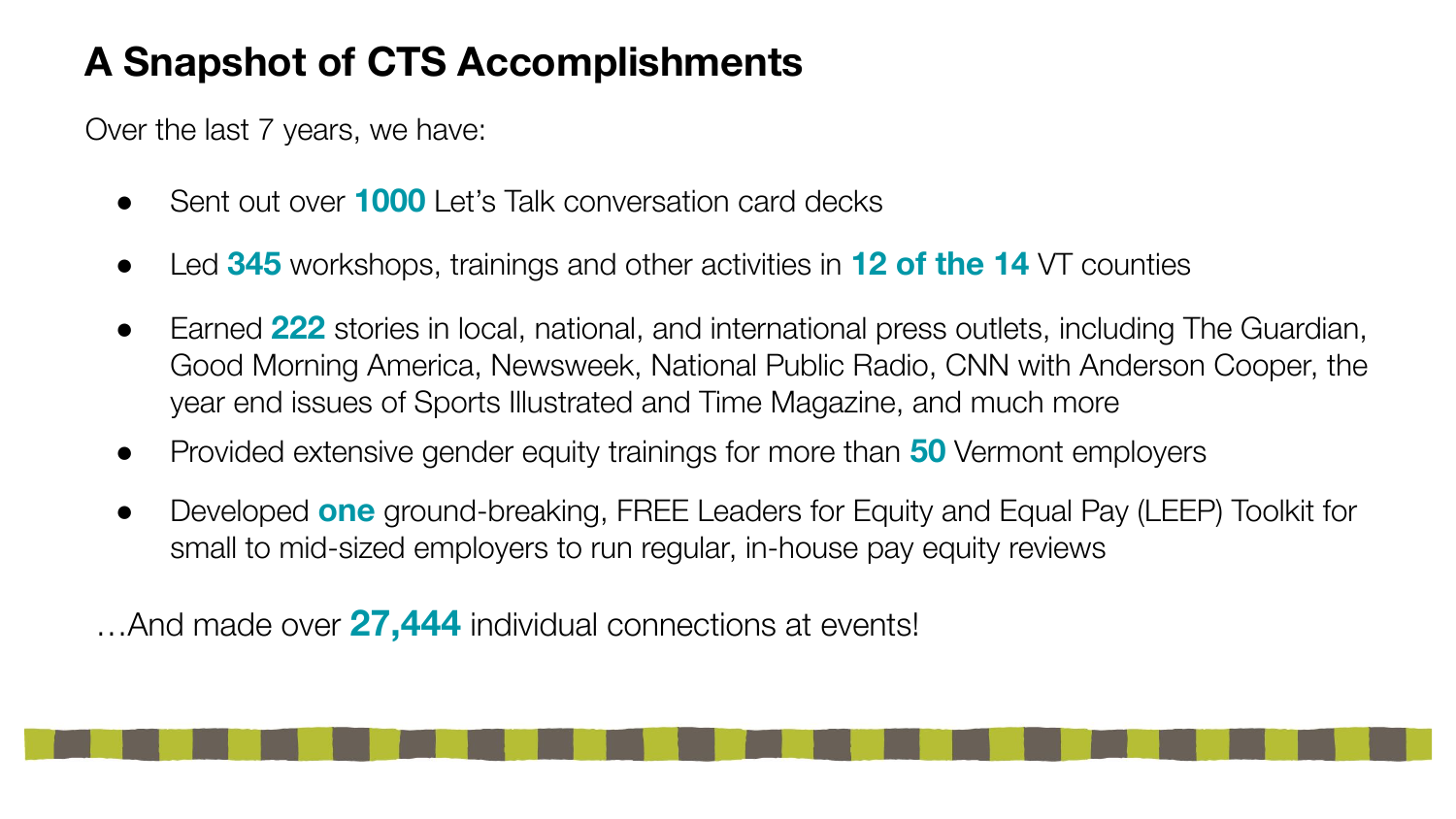

Change The Story Connections at Events by Region